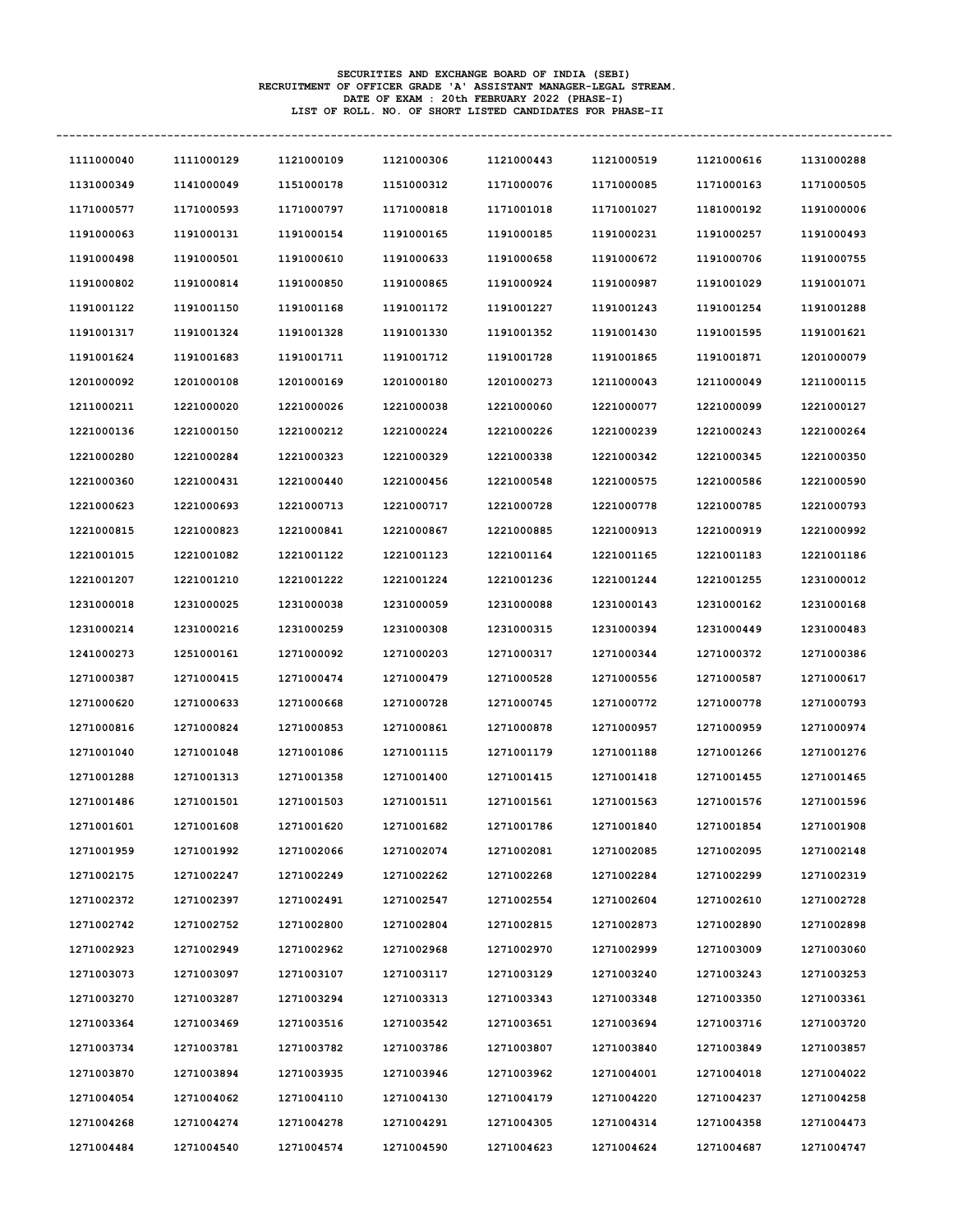| 1271004804 | 1271004829 | 1271004867 | 1271004903 | 1271004904 | 1271004917 | 1271004971 | 1271004988 |
|------------|------------|------------|------------|------------|------------|------------|------------|
| 1271004995 | 1271004998 | 1271005000 | 1271005007 | 1271005092 | 1271005161 | 1271005175 | 1271005330 |
| 1271005352 | 1271005366 | 1271005410 | 1271005423 | 1271005434 | 1271005437 | 1271005461 | 1271005472 |
| 1271005491 | 1271005548 | 1271005569 | 1271005594 | 1271005613 | 1271005631 | 1271005646 | 1271005650 |
| 1271005651 | 1271005663 | 1271005687 | 1271005716 | 1271005785 | 1271005803 | 1271005880 | 1271005885 |
| 1271005923 | 1271006046 | 1271006102 | 1271006135 | 1271006136 | 1271006179 | 1271006205 | 1271006217 |
| 1271006330 | 1271006405 | 1271006421 | 1271006428 | 1271006442 | 1271006465 | 1271006493 | 1271006582 |
| 1271006591 | 1271006624 | 1271006688 | 1271006735 | 1271006759 | 1271006777 | 1271006780 | 1271006793 |
| 1271006801 | 1271006827 | 1271006829 | 1271006853 | 1271006925 | 1271006942 | 1271006973 | 1271007006 |
| 1271007019 | 1271007030 | 1271007062 | 1271007080 | 1271007088 | 1271007096 | 1271007111 | 1271007162 |
| 1271007165 | 1271007196 | 1271007199 | 1271007215 | 1271007260 | 1271007263 | 1271007373 | 1271007376 |
| 1271007392 | 1271007431 | 1271007456 | 1271007502 | 1271007563 | 1271007599 | 1271007601 | 1271007655 |
| 1271007722 | 1271007774 | 1271007779 | 1271007799 | 1271007819 | 1271007845 | 1271007849 | 1271007871 |
| 1271007932 | 1271008005 | 1271008076 | 1271008077 | 1271008155 | 1271008156 | 1271008281 | 1271008311 |
| 1271008315 | 1271008319 | 1271008409 | 1271008450 | 1271008476 | 1271008478 | 1271008488 | 1271008526 |
| 1271008533 | 1271008558 | 1271008562 | 1271008602 | 1271008604 | 1271008611 | 1271008637 | 1271008641 |
| 1271008692 | 1271008723 | 1271008736 | 1271008738 | 1271008811 | 1271008829 | 1271008833 | 1271008834 |
| 1271008840 | 1271008845 | 1271008859 | 1271008866 | 1271008878 | 1271008914 | 1271008926 | 1271008928 |
| 1271008930 | 1271008934 | 1271008939 | 1271008966 | 1271008967 | 1271008970 | 1271009031 | 1271009083 |
| 1271009100 | 1271009178 | 1271009197 | 1271009217 | 1271009218 | 1271009219 | 1271009273 | 1271009282 |
| 1271009342 | 1271009361 | 1271009371 | 1271009376 | 1271009394 | 1271009423 | 1271009459 | 1271009548 |
| 1271009563 | 1271009565 | 1271009573 | 1271009580 | 1271009585 | 1271009592 | 1271009610 | 1271009615 |
| 1271009623 | 1271009627 | 1271009700 | 1271009710 | 1271009756 | 1271009763 | 1271009842 | 1271009878 |
| 1271009879 | 1271009882 | 1281000035 | 1281000064 | 1291000025 | 1291000029 | 1301000129 | 1301000284 |
| 1301000379 | 1301000483 | 1301000569 | 1301000627 | 1301000643 | 1301000676 | 1301000785 | 1301000942 |
| 1301001051 | 1301001063 | 1301001077 | 1301001090 | 1301001095 | 1311000033 | 1311000181 | 1321000073 |
| 1321000164 | 1321000316 | 1321000328 | 1321000341 | 1331000069 | 1331000123 | 1331000131 | 1331000248 |
| 1341000023 | 1341000027 | 1341000095 | 1341000149 | 1341000182 | 1341000186 | 1341000202 | 1341000214 |
| 1341000217 | 1341000256 | 1341000259 | 1341000268 | 1341000310 | 1341000329 | 1341000346 | 1341000360 |
| 1341000363 | 1341000390 | 1341000399 | 1351000077 | 1351000086 | 1351000096 | 1351000182 | 1351000194 |
| 1351000256 | 1351000284 | 1351000307 | 1351000379 | 1351000395 | 1351000436 | 1351000501 | 1351000516 |
| 1351000572 | 1351000581 | 1351000588 | 1351000653 | 1361000157 | 1361000228 | 1361000303 | 1361000314 |
| 1361000328 | 1361000337 | 1361000392 | 1361000413 | 1361000418 | 1361000498 | 1361000519 | 1361000546 |
| 1361000557 | 1361000589 | 1361000590 | 1361000592 | 1361000624 | 1361000627 | 1361000649 | 1361000675 |
| 1361000678 | 1361000696 | 1361000815 | 1361000866 | 1361000871 | 1361000904 | 1361000915 | 1361000934 |
| 1361000985 | 1361001024 | 1361001083 | 1361001116 | 1361001118 | 1361001120 | 1361001156 | 1371000062 |
| 1371000101 | 1371000106 | 1371000161 | 1371000162 | 1371000169 | 1381000004 | 1381000068 | 1381000077 |
| 1381000095 | 1381000142 | 1391000042 | 1401000096 | 1401000097 | 1401000135 | 1401000189 | 1401000196 |
| 1401000213 | 1401000345 | 1401000356 | 1411000033 | 1411000101 | 1411000107 | 1411000108 | 1411000136 |
| 1411000170 | 1411000178 | 1411000251 | 1411000252 | 1411000298 | 1411000358 | 1421000014 | 1421000094 |
| 1421000138 | 1421000198 | 1421000240 | 1421000285 | 1421000489 | 1421000493 | 1421000495 | 1421000572 |
| 1421000592 | 1421000615 | 1421000656 | 1421000789 | 1421000821 | 1421000833 | 1421000852 | 1421000866 |
| 1421000905 | 1421001003 | 1421001038 | 1421001040 | 1421001041 | 1421001065 | 1421001145 | 1421001181 |
| 1421001221 | 1421001264 | 1421001273 | 1421001309 | 1421001322 | 1431000078 | 1431000115 | 1431000131 |
| 1431000139 | 1431000141 | 1431000181 | 1431000186 | 1441000157 | 1441000311 | 1441000329 | 1441000409 |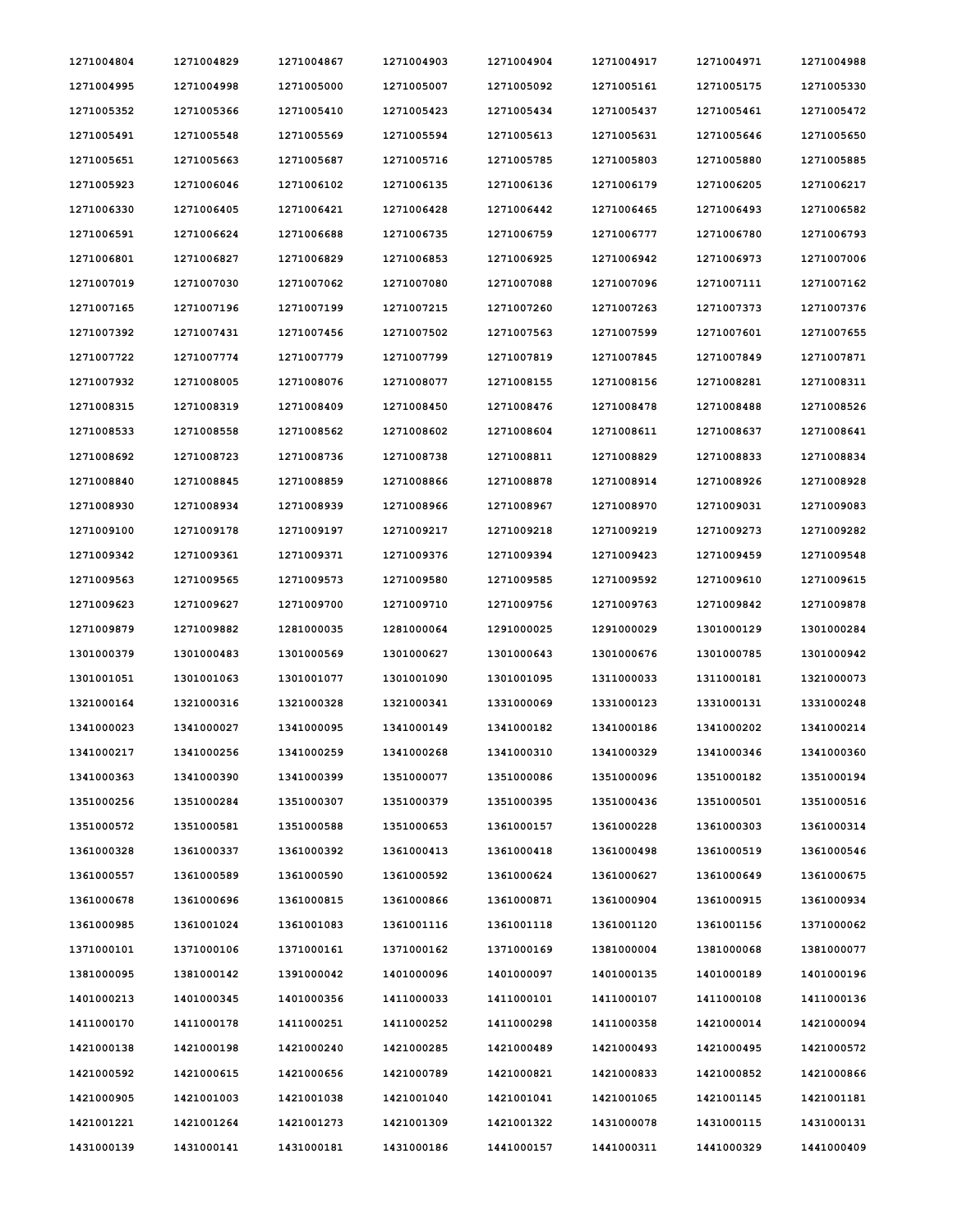| 1441000430 | 1441000536 | 1441000560 | 1441000571 | 1441000580 | 1441000745 | 1441000835 | 1441001022 |
|------------|------------|------------|------------|------------|------------|------------|------------|
| 1441001296 | 1441001471 | 1441001543 | 1441001603 | 1441001662 | 1441001684 | 1481000149 | 1481000265 |
| 1481000342 | 1491000075 | 1501000141 | 1501000336 | 1501000337 | 1501000427 | 1501000434 | 1501000630 |
| 1501000634 | 1501000710 | 1501000745 | 1501000768 | 1511000101 | 1511000117 | 1511000130 | 1511000234 |
| 1511000240 | 1511000262 | 1511000293 | 1511000352 | 1511000499 | 1511000737 | 1511000897 | 1511000970 |
| 1511000985 | 1521000107 | 1521000189 | 1521000401 | 1541000069 | 1541000073 | 1541000075 | 1541000093 |
| 1541000128 | 1541000137 | 1541000141 | 1541000154 | 1541000203 | 1541000244 | 1541000246 | 1541000268 |
| 1541000272 | 1541000279 | 1541000290 | 1541000294 | 1541000322 | 1541000343 | 1541000393 | 1541000403 |
| 1541000405 | 1541000532 | 1541000581 | 1541000598 | 1541000648 | 1541000694 | 1541000775 | 1541000817 |
| 1541000834 | 1541000836 | 1541000852 | 1541000878 | 1541000896 | 1541000906 | 1541000918 | 1541000920 |
| 1541000936 | 1541000969 | 1541000984 | 1541000987 | 1541000993 | 1541001012 | 1541001045 | 1541001053 |
| 1541001075 | 1541001098 | 1541001106 | 1541001146 | 1541001154 | 1541001186 | 1541001193 | 1541001201 |
| 1541001225 | 1541001226 | 1541001281 | 1541001292 | 1541001294 | 1541001309 | 1541001330 | 1541001335 |
| 1541001336 | 1541001397 | 1541001402 | 1541001410 | 1551000003 | 1551000012 | 1551000061 | 1551000078 |
| 1551000096 | 1551000150 | 1551000155 | 1551000167 | 1551000175 | 1551000181 | 1551000248 | 1551000315 |
| 1551000322 | 1551000364 | 1551000400 | 1551000444 | 1551000450 | 1551000463 | 1551000472 | 1561000135 |
| 1561000158 | 1561000210 | 1561000215 | 1561000230 | 1561000306 | 1561000486 | 1561000521 | 1561000560 |
| 1561000590 | 1561000602 | 1561000659 | 1561000676 | 1561000714 | 1561000775 | 1561000826 | 1561000862 |
| 1561000895 | 1561000952 | 1561001016 | 1561001022 | 1561001164 | 1561001168 | 1561001169 | 1561001172 |
| 1561001174 | 1561001182 | 1561001184 | 1561001198 | 1571000075 | 1571000083 | 1571000087 | 1571000141 |
| 1571000149 | 1571000169 | 1571000177 | 1571000185 | 1571000204 | 1571000315 | 1571000353 | 1571000360 |
| 1571000366 | 1571000387 | 1571000417 | 1571000455 | 1571000586 | 1571000597 | 1571000598 | 1571000604 |
| 1591000001 | 1591000017 | 1591000024 | 1591000576 | 1601000103 | 1601000133 | 1611000218 | 1611000351 |
| 1621000079 | 1621000119 | 1621000183 | 1621000236 | 1621000248 | 1621000265 | 1621000399 | 1621000500 |
| 1621000561 | 1621000587 | 1621000624 | 1621000631 | 1621000670 | 1621000696 | 1621000699 | 1621000700 |
| 1621000701 | 1621000751 | 1621000757 | 1621000760 | 1621000858 | 1621000919 | 1621001002 | 1621001020 |
| 1621001069 | 1621001170 | 1621001180 | 1621001188 | 1621001204 | 1621001207 | 1621001236 | 1621001248 |
| 1621001277 | 1621001278 | 1621001320 | 1621001448 | 1621001580 | 1621001654 | 1621001719 | 1621001779 |
| 1621001848 | 1621001852 | 1621001868 | 1621001934 | 1621001940 | 1621001952 | 1621001968 | 1621001984 |
| 1621002012 | 1621002048 | 1621002140 | 1621002248 | 1621002277 | 1621002293 | 1621002325 | 1621002419 |
| 1621002552 | 1621002608 | 1621002735 | 1621002749 | 1621002756 | 1621002918 | 1621002966 | 1621002985 |
| 1621003005 | 1621003011 | 1621003068 | 1621003083 | 1621003084 | 1621003130 | 1621003173 | 1621003209 |
| 1621003230 | 1621003468 | 1621003469 | 1621003471 | 1621003513 | 1621003621 | 1621003645 | 1621003660 |
| 1621003788 | 1621003799 | 1621003800 | 1621003889 | 1621004009 | 1621004030 | 1621004175 | 1621004195 |
| 1621004222 | 1621004341 | 1621004387 | 1621004407 | 1621004505 | 1631000010 | 1641000005 | 1641000011 |
| 1641000114 | 1641000298 | 1641000488 | 1641000490 | 1641000952 | 1641001069 | 1641001128 | 1641001362 |
| 1641001692 | 1641001887 | 1651000181 | 1651000567 | 1661000473 | 1661000480 | 1661000572 | 1661000614 |
| 1661000733 | 1661000790 | 1661000844 | 1661000891 | 1661000907 | 1661000982 | 1661001054 | 1661001142 |
| 1661001153 | 1661001415 | 1661001588 | 1661001770 | 1661001821 | 1661001849 | 1661001925 | 1661001944 |
| 1661001974 | 1711000065 | 1711000314 | 1711000416 | 1711000434 | 1711000674 | 1711000691 | 1711000718 |
| 1711000769 | 1711001112 | 1711001171 | 1721000111 | 1721000177 | 1721000200 | 1731000212 | 1731000233 |
| 1761000016 | 1761000135 | 1771000025 | 1771000067 | 1771000072 | 1771000149 | 1771000188 | 1771000209 |
| 1781000018 | 1781000100 | 1781000112 | 1791000023 | 1791000025 | 1791000038 | 1791000043 | 1791000059 |
| 1791000068 | 1791000092 | 1791000093 | 1791000135 | 1791000145 | 1791000175 | 1791000200 | 1791000222 |
| 1791000259 | 1791000260 | 1791000284 | 1791000309 | 1801000007 | 1801000058 | 1801000077 | 1801000103 |
|            |            |            |            |            |            |            |            |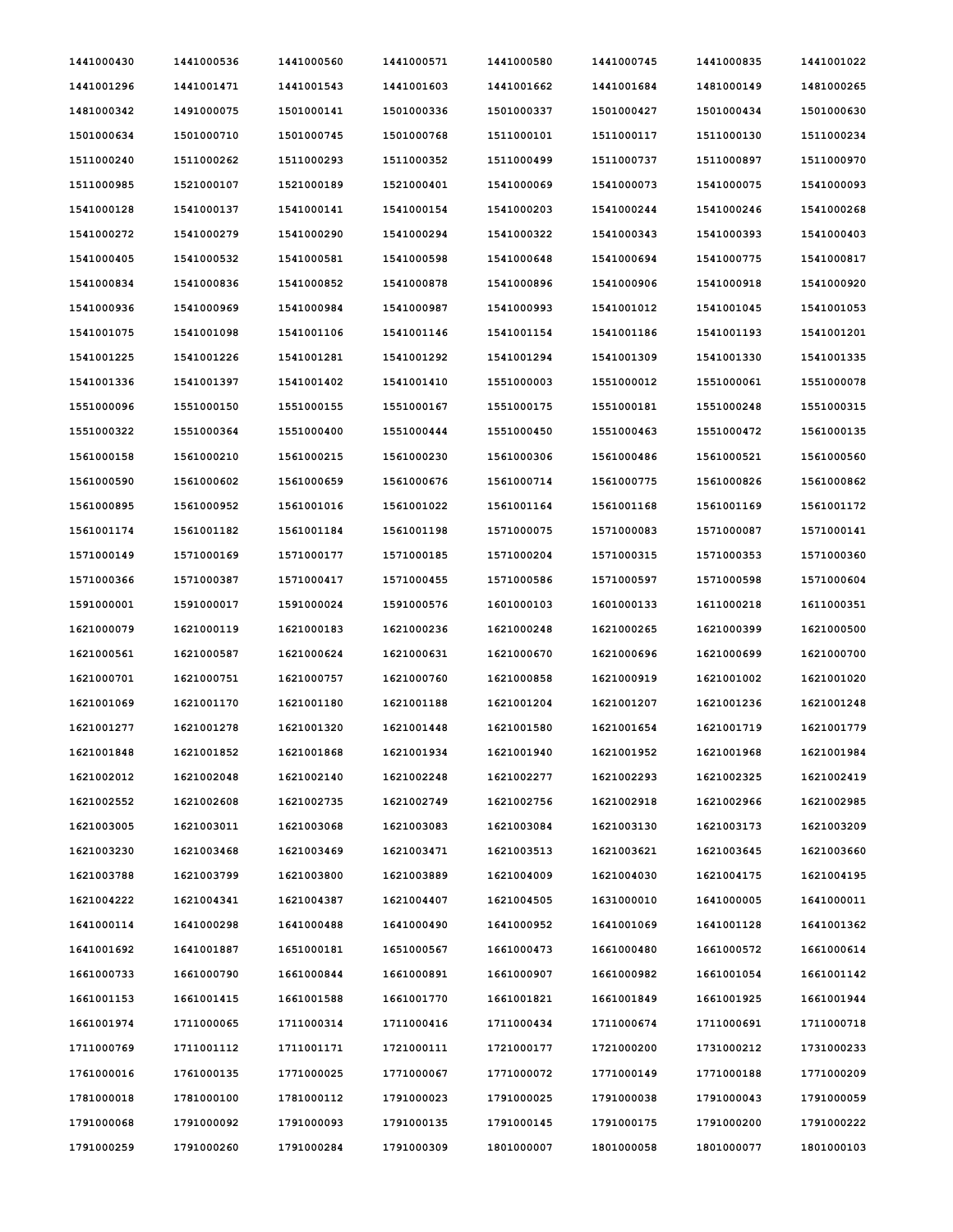| 1801000124 | 1801000147 | 1801000193 | 1811000002 | 1811000015 | 1811000036 | 1811000076 | 1811000077 |
|------------|------------|------------|------------|------------|------------|------------|------------|
| 1811000118 | 1811000124 | 1811000174 | 1811000175 | 1811000206 | 1811000215 | 1811000222 | 1811000273 |
| 1811000284 | 1811000315 | 1811000356 | 1811000394 | 1811000485 | 1811000492 | 1811000535 | 1811000557 |
| 1811000574 | 1811000577 | 1811000614 | 1811000635 | 1811000680 | 1811000691 | 1811000813 | 1811000820 |
| 1811000901 | 1811000915 | 1811000938 | 1811000947 | 1811000992 | 1811001048 | 1811001090 | 1811001097 |
| 1811001102 | 1811001113 | 1811001162 | 1811001176 | 1811001178 | 1811001207 | 1811001233 | 1811001262 |
| 1811001276 | 1811001292 | 1811001309 | 1811001331 | 1811001431 | 1811001517 | 1811001590 | 1811001661 |
| 1811001665 | 1811001757 | 1811001758 | 1811001776 | 1811001858 | 1811001883 | 1811001928 | 1811001929 |
| 1811001955 | 1811001970 | 1811001971 | 1811002027 | 1811002060 | 1811002126 | 1811002252 | 1811002340 |
| 1811002364 | 1811002381 | 1811002435 | 1811002492 | 1811002521 | 1811002564 | 1811002597 | 1811002673 |
| 1811002725 | 1811002797 | 1811002802 | 1811002824 | 1811002879 | 1811002883 | 1811002897 | 1811003085 |
| 1811003124 | 1811003128 | 1811003130 | 1811003176 | 1811003212 | 1811003229 | 1811003255 | 1811003305 |
| 1811003311 | 1811003349 | 1821000084 | 1821000090 | 1821000123 | 1821000132 | 1821000140 | 1821000143 |
| 1821000174 | 1821000208 | 1821000212 | 1821000231 | 1821000248 | 1821000284 | 1821000288 | 1821000299 |
| 1821000304 | 1821000307 | 1821000314 | 1821000390 | 1821000455 | 1821000466 | 1821000479 | 1821000490 |
| 1821000509 | 1821000512 | 1821000515 | 1821000519 | 1821000525 | 1821000540 | 1831000076 | 1831000106 |
| 1841000053 | 1841000076 | 1841000103 | 1841000202 | 1841000213 | 1851000014 | 1851000098 | 1851000169 |
| 1851000171 | 1851000214 | 1851000279 | 1851000313 | 1871000099 | 1871000233 | 1871000352 | 1871000378 |
| 1871000474 | 1871000631 | 1871000723 | 1871000866 | 1871000878 | 1871000936 | 1871001204 | 1871001215 |
| 1871001367 | 1871001466 | 1871001523 | 1891000039 | 1891000084 | 1891000094 | 1891000125 | 1901000109 |
| 1901000247 | 1911000013 | 1911000178 | 1921000088 | 1921000112 | 1921000135 | 1921000282 | 1921000439 |
| 1921000676 | 1921001354 | 1921001481 | 1921001513 | 1921001621 | 1921001673 | 1921001697 | 1921001996 |
| 1921002334 | 1921002498 | 1921002688 | 1921002689 | 1921002721 | 1921002739 | 1921002750 | 1921002775 |
| 1951000068 | 1951000089 | 1951000140 | 1951000149 | 1951000207 | 1951000214 | 1951000290 | 1951000313 |
| 1951000348 | 1951000459 | 1951000479 | 1951000563 | 1951000605 | 1951000660 | 1951000666 | 1951000689 |
| 1951000745 | 1961000004 | 1961000134 | 1961000247 | 1961000288 | 1961000318 | 1971000033 | 1971000095 |
| 1971000156 | 1971000189 | 1971000242 | 1971000276 | 1981000153 | 1981000218 | 1981000223 | 1981000368 |
| 1981000473 | 1981000500 | 1981000526 | 1981000564 | 1981000566 | 1981000580 | 1981000596 | 1981000735 |
| 1981000802 | 1981000825 | 1981000865 | 1981000892 | 1991000129 | 1991000132 | 1991000174 | 1991000200 |
| 1991000212 | 1991000355 | 1991000359 | 1991000416 | 1991000418 | 1991000421 | 1991000447 | 1991000518 |
| 1991000520 | 1991000532 | 1991000546 | 1991000562 | 1991000598 | 1991000622 | 1991000634 | 1991000645 |
| 1991000663 | 1991000678 | 1991000691 | 1991000709 | 1991000720 | 1991000739 | 1991000845 | 1991000930 |
| 1991001002 | 1991001003 | 1991001024 | 1991001035 | 1991001044 | 1991001048 | 1991001052 | 1991001066 |
| 2001000027 | 2001000038 | 2001000057 | 2001000148 | 2001000176 | 2001000196 | 2001000234 | 2001000258 |
| 2001000281 | 2001000297 | 2001000338 | 2001000345 | 2001000363 | 2001000377 | 2001000401 | 2001000416 |
| 2001000420 | 2001000445 | 2001000454 | 2001000514 | 2001000540 | 2001000567 | 2001000637 | 2001000722 |
| 2001000734 | 2001000784 | 2001000804 | 2001000868 | 2011000092 | 2011000150 | 2011000190 | 2011000199 |
| 2011000231 | 2011000241 | 2011000272 | 2011000285 | 2011000312 | 2011000332 | 2011000339 | 2011000341 |
| 2011000377 | 2011000381 | 2011000419 | 2011000500 | 2011000580 | 2011000634 | 2011000677 | 2011000688 |
| 2011000701 | 2011000703 | 2011000778 | 2011000782 | 2011000787 | 2011000846 | 2011000852 | 2011001001 |
| 2011001037 | 2011001057 | 2021000001 | 2021000059 | 2021000076 | 2021000097 | 2021000114 | 2021000123 |
| 2021000181 | 2021000202 | 2021000225 | 2021000240 | 2021000335 | 2021000365 | 2021000374 | 2021000418 |
| 2021000433 | 2021000436 | 2021000439 | 2021000450 | 2021000472 | 2021000488 | 2021000494 | 2021000527 |
| 2021000531 | 2021000577 | 2021000634 | 2021000659 | 2021000702 | 2021000718 | 2021000745 | 2021000747 |
| 2021000754 | 2021000784 | 2021000786 | 2021000793 | 2021000863 | 2021000870 | 2021000875 | 2021000880 |